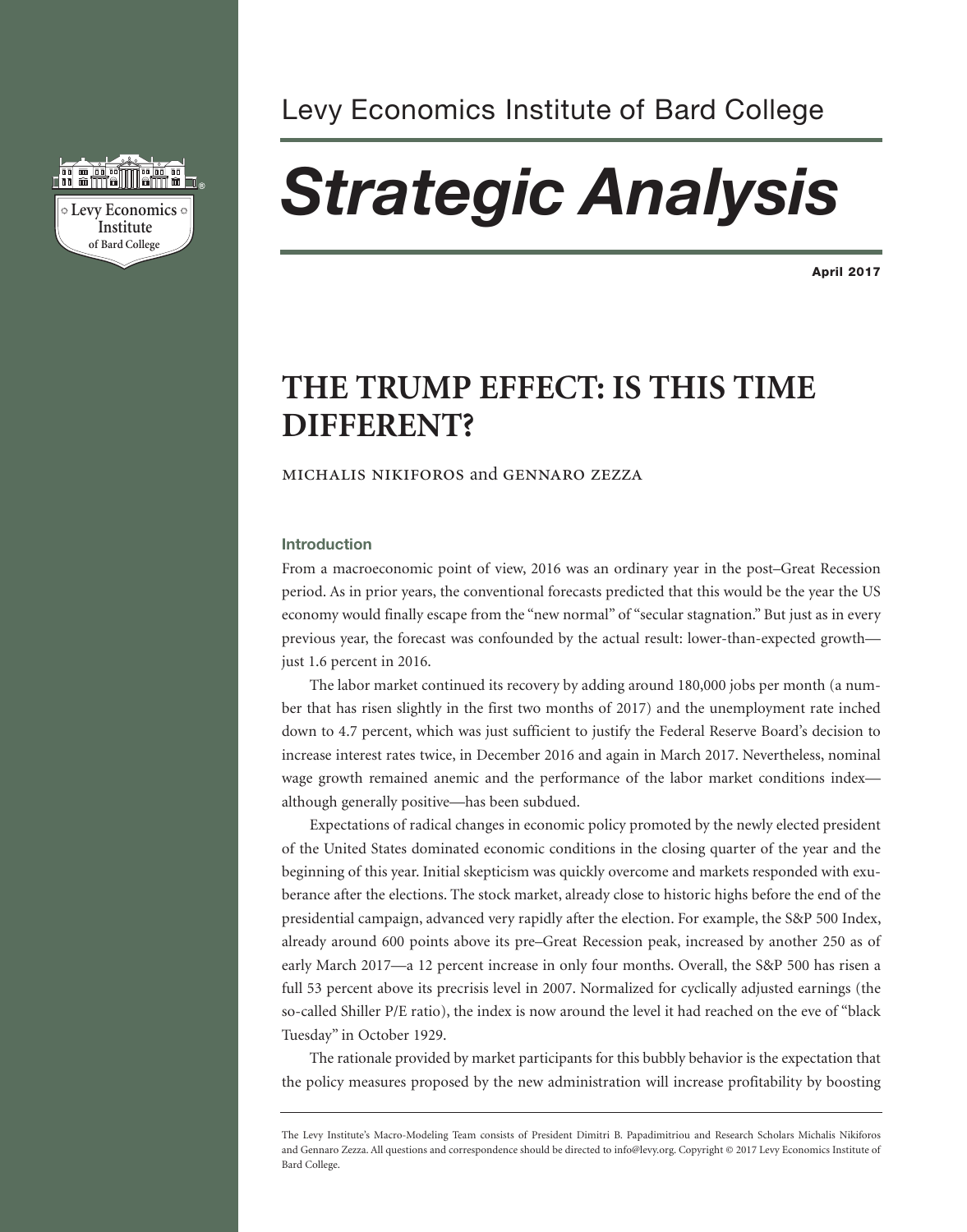growth and cutting personal and corporate taxes.A more cynical observer would say that a market bubble needs this kind of rationalization in order to justify its advance. In any case, as will be discussed in more detail below, economic policy measures under the new administration are unlikely to produce a significant boost to economic growth, either because there is a misidentification of the underlying problems faced by the US economy; or because the measures proposed correctly identify those problems but are insufficient to solve them; or because some of the proposed measures seem unlikely to generate sufficient support in a fractious Republican caucus and are not likely to be passed into law.

A more enlightening approach to evaluation of the recent performance of and future prospects for the US economy would focus on the principal characteristics of the economy identified in recent Levy Institute Strategic Analyses (Papadimitriou et al. 2013, 2014, 2015, 2016; Papadimitriou, Hannsgen, and Nikiforos 2013). These reports have identified three main structural impediments to a robust, sustainable recovery: income inequality, fiscal conservatism, and the weak performance of US net exports. The increase in income inequality over the last four decades has redistributed purchasing power from low-income households with a high propensity to consume, to rich households whose propensity to consume is much lower. This is an impediment to aggregate demand and growth, especially since private investment expenditures have not responded to the increase in profit flows that has been the consequence of the increase in income inequality.

 In the years before the Great Recession, the negative impact of the rise in inequality on demand was counterbalanced by the increased debt financing of private household expenditures, especially those at the bottom of the distribution. Borrowing by the household sector became the main engine of growth for the US economy.

This kind of debt-financed private expenditure was additionally important in supporting growth and employment because it served to counterbalance two other factors: the increasingly conservative fiscal stance of the government and the weak performance of net exports. Both factors had a negative influence on demand and growth, which was offset by the rise in household consumption.

It is worth stressing that these three structural problems are interrelated. To a large extent, fiscal conservatism and the

trade agreements that allowed for the increase in the trade deficit are manifestations of the same (political) process that led to the rise in income inequality. In this sense, some recent arguments that treat trade and income distribution as unrelated issues are not useful in understanding their evolution.

In the early years of the recovery from the Great Recession, the debt-to-income ratio of the household sector decreased, largely as a result of defaults reducing debt rather than repayment, but it has nonetheless remained at historically high levels. At the same time, inequality has continued to rise. These two factors (high inequality and fragile balance sheets) have led to the slowest increase in consumption expenditures compared to any previous postwar recovery. In addition, this is the only recovery that has seen negative growth in real government expenditure, while net exports have also not performed well—with the important exception of petroleum products, related to new methods of extracting shale gas after 2011. Therefore, the persistence of the same structural factors that led to the financial crisis and Great Recession remain the major factors behind the slow recovery of the last eight years.

Against this background, it is not hard to understand why the optimism of most economic forecasts has been misplaced. As explained in previous Strategic Analysis reports, given the fiscal stance of the government and the performance of the foreign sector, the acceleration of growth predicted by institutions like the Congressional Budget Office (CBO) and the International Monetary Fund (IMF) is contingent upon either another round of rising household indebtedness similar to that of the 1990s and 2000s or stronger growth in wage incomes. The former is not very likely to happen given the already fragile state of households' balance sheets; but even if it were to happen, it would simply set the stage for another financial crisis. As already mentioned, an outstanding characteristic of the current recovery has been the absence of rising wage incomes, a precondition for increased consumption expenditure or support for higher levels of household indebtedness. Accordingly, solving these three basic structural problems is a necessary condition for the US economy to escape from the disappointing new normal of stagnant growth experienced in the last decade.

The policy proposals of the new administration need to be evaluated with reference to their ability to deal with the structural issues impeding a return to a higher trend rate of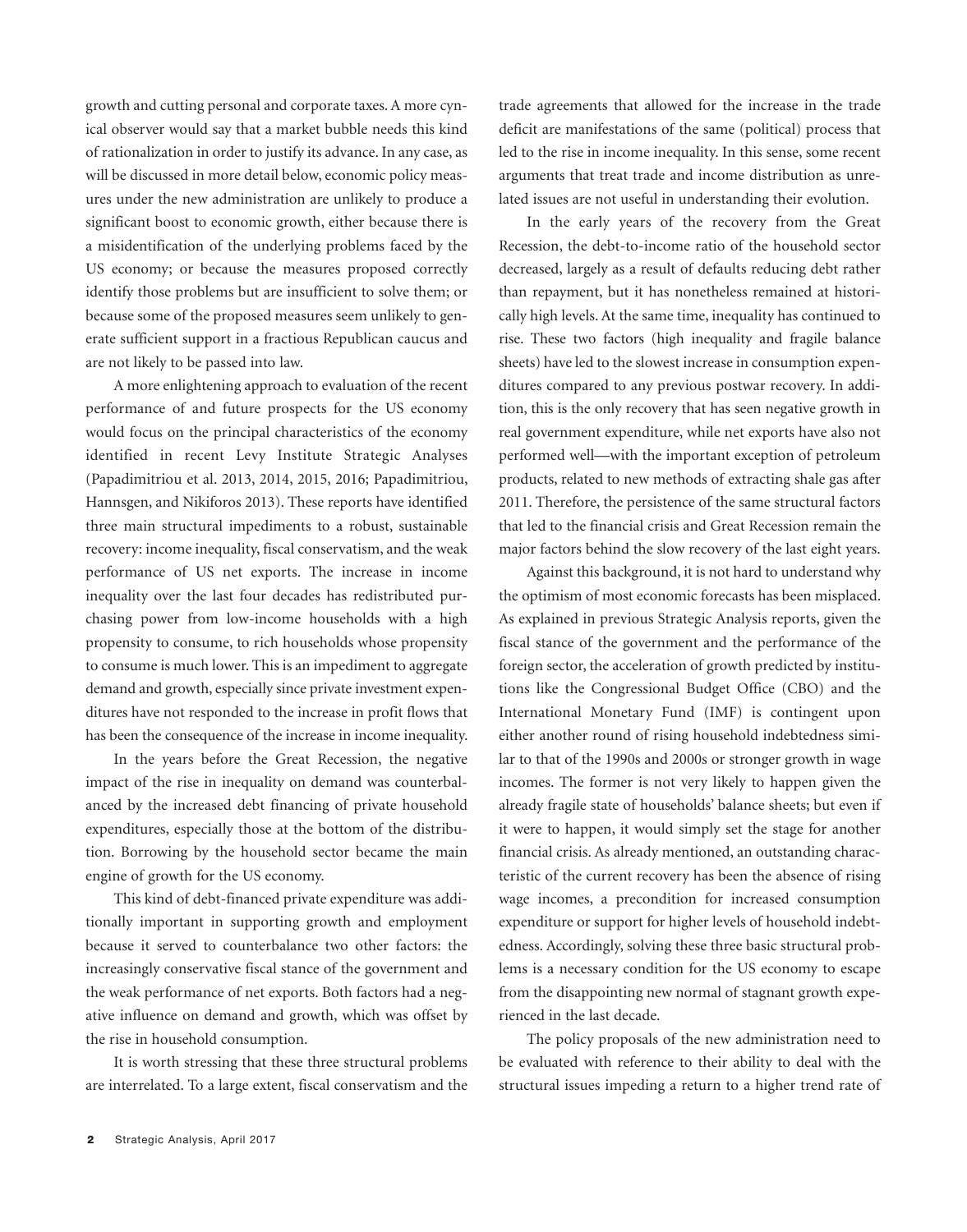expansion. Interestingly, the electoral campaign of Mr. Trump touched upon all three of these issues either directly or indirectly. Its focus was on the conditions of white working class workers whose incomes had stagnated or declined as their jobs were outsourced, with a promise to drive higher demand for their services via corporate and personal tax reductions, combined with a huge infrastructure spending plan of \$1 trillion over 10 years and aggressive trade and tariff policies to generate export demand for US products.

Nearly 100 days into the new administration's management of the economy, evidence that the structural problems will be dealt with is not encouraging; if anything, the recent economic policy proposals are often contradictory and seem to have lost the sharp focus of Mr. Trump's campaign promises. The shift in spending priorities in the proposed budget, the bill to repeal the Affordable Care Act, and the plans for tax reform that have circulated would do nothing to reverse inequality, but rather are more likely to cause it to increase.

Moreover, according to the new secretary of the Treasury and the president himself, fiscal discipline and fiscal neutrality will be among the basic principles of the new administration's budget policy. That means that not only will there be little fiscal stimulus, but several of the proposed policy initiatives (like the increase in defense spending and the tax cuts for the upper-income tax brackets) will require compensatory cuts elsewhere. In particular, the cuts in budgetary support for large-scale transportation projects seem to vitiate the promises on increased infrastructure investment. Budgeted reductions in spending on social services will further increase inequality. Although still not fully articulated, early indications suggest the infrastructure plan would be based on a scheme of tax incentives for the private sector rather than direct government expenditure. Besides the slim chance that such a bill has to pass both houses of Congress, a tax-incentives scheme will certainly have a much narrower impact on the economy compared to a program of direct government spending.

Finally, although government action to decrease the trade deficit would have a positive impact on the economy, this result depends on the absence of any retaliatory action by US trading partners, and that Congress would be able to pass such a bill; both are unlikely. Moreover, the new administration's rhetoric on trade seems to ignore the complexities of modern production and trade patterns. US companies use a

large proportion of imports as intermediate goods for production. A tariff on these imports would merely increase costs for US corporations.

In conclusion, it is hard to see how the proposals put forward by the new administration so far respond to the resolution of the basic structural problems of the US economy. A careful assessment shows that beyond the rhetorical flourishes, growth prospects will most likely worsen.

What will happen when the markets' euphoric expectations are disappointed and their confidence and optimism start eroding? This is a significant cause for concern. A sharp correction in the stock market, which could hasten another round of deleveraging in the private sector, could reverse the meager forces driving the current secular stagnation.

A reversal could also be reinforced by the Federal Reserve policy of returning interest rates to a more "normal" level and the impact on longer-term credit markets of an increased supply of assets created by consolidation of its balance sheet. Although the direct effects on demand are likely to be small, they could have serious side effects domestically and abroad.

Finally, the present recovery is already the third longest in the postwar history of the United States, and only three quarters away from claiming runner-up status. Therefore, even from a statistical point of view, a downturn is becoming more and more possible. The difference is that it will now come on top of a recovery that has been slow by historical standards.

As usual, the purpose of the Levy Institute's Strategic Analysis is not to produce short-run forecasts of the future path of the economy. Our discussion—and the related simulations of the prospects for the US economy—has a more strategic orientation, and is focused on the internally consistent evolution of the major economic variables over the medium term.

#### **The Recovery So Far**

Over the last year the economy experienced rising growth and falling unemployment. As of the second quarter of 2017 the recovery has entered its ninth year, making it the third-longest recovery in postwar history, only three quarters shorter than the upswing of the 1960s and eight quarters shorter than the upswing of the 1990s. However, for yet another year, the economy's rate of growth in this recovery was a disappointing 1.6 percent, well below conventional expectations.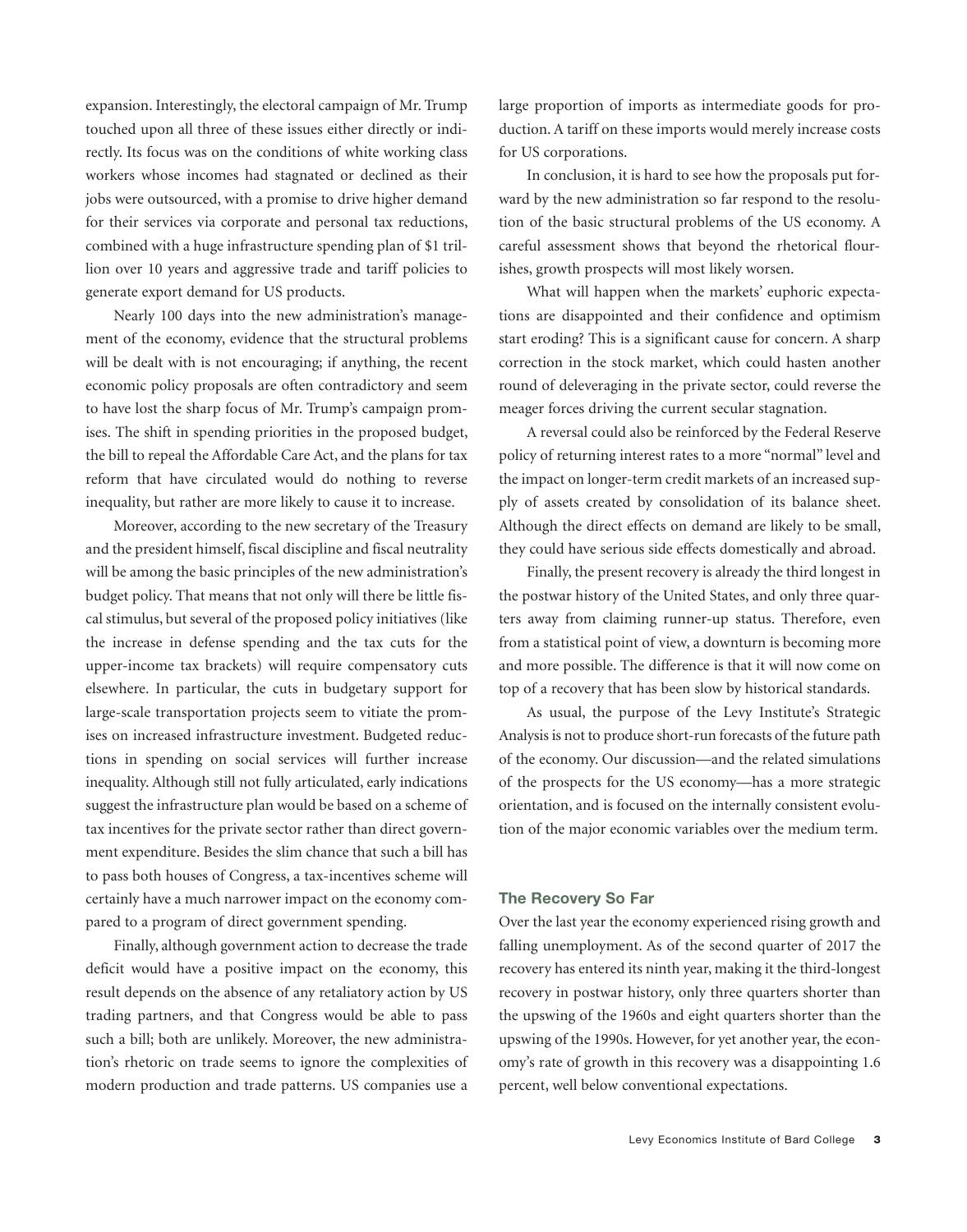Thus, as shown in Figure 1, the main macroeconomic features of the US economy continue to move along the same trajectory as in previous years. Panel A shows that real GDP continued to grow in 2016, but at a pace that is by far the slowest in the postwar period. This is an important difference compared to the lengthy upswing of the 1960s, which stands out as the economy's most dynamic expansion.

Consumption (panel B) has a similar pattern. Eight years into the recovery, real consumption has grown only about 18 percent compared to the trough of 2009—similar to the expansion of GDP—and also stands out as the slowest recovery of consumption growth in the postwar period.

Panel C shows that investment decreased in the first half of the year but bounced back in the second. Overall, gross private domestic investment decreased by 1.6 percent during 2016. This is the first year of the current recovery with a negative growth rate for investment, which is usually correlated with a recession. The figures from the Bureau of Economic Analysis (BEA) show that in the three most recent cycles, the years with negative growth in investment were 1990–91, 2001–2, and 2007–9, all of them clustered around business cycle troughs.

Turning to real government expenditure (panel D), there was a mild increase in 2016 (0.8 percent), but overall, at 6 percent it is still lower than eight years ago. This is the only postwar cycle in which real government expenditure has decreased. This fiscal stance is common to both the federal and state and local levels of government, and is one of the main reasons for the economy's slow recovery.

Panel E shows that exports are another major drag for the US economy. Although exports recovered quickly in the early period following the crisis, the strong dollar and slow growth of many of the United States' trading partners have led to very slow growth in more recent years. Essentially, real net exports have not grown at all since the second quarter of 2014—a period of more than two and a half years.

Despite the slow performance of exports, the trade balance (as a percent of GDP) has remained stationary over the last four years. This is obviously related to the parallel slow increase of imports. Panel F shows that the increase in imports during the last three years has been quite small. This is mostly due to the very sharp decline in the imports of petroleum products—which have decreased by almost two percentage

The recovery of GDP, albeit slow, has led to a rapid reduction in the unemployment rate, which dropped below 5 percent in 2016 and reached 4.7 percent in February 2017, close to its lowest point during the previous cycle (Figure 2). Nevertheless, seen from a different angle, the labor market is not as dynamic as the unemployment figures imply. Figure 2 also presents the U6 rate of labor underutilization, which adds all marginally attached workers and those employed part-time for economic reasons to the total number of unemployed. It shows that although the U6 rate decreased significantly, it is still closer to its peak than its trough during the previous cycle. Moreover, a big part of the decline in the unemployment rate is due to workers dropping out of the labor force and the slow increase in the employment-to-population (E/P) ratio. Figure 3 shows that, like GDP, the recovery of the E/P ratio during the last eight years has been the slowest in postwar US economic history; it was only in 2016—seven years after the recovery began—that the E/P ratio returned to the level it held at the beginning of the recovery.<sup>1</sup>

#### **Baseline Projections: "Business as Usual"**

It is customary in this series of Strategic Analyses to build our baseline scenario around the projections of the CBO's *Budget and Economic Outlook*. The reason for that is that the CBO provides projections both for the macroeconomic performance of the US economy and the fiscal stance of the federal government. It is therefore a convenient and comprehensive benchmark.

The projections from this January's *Budget and Economic Outlook* (CBO 2017a) are summarized in Table 1. The CBO projection is for a slight decrease in the government deficit in 2017 and 2018, which will be reversed in the two following years. Overall, the government deficit in 2020 will be at the same level (as a percentage of GDP) as 2016. The increase in the deficit and outlays is mostly due to increases in mandatory spending (mainly Social Security, Medicare, and Medicaid) and to a smaller degree to increases in interest payments. At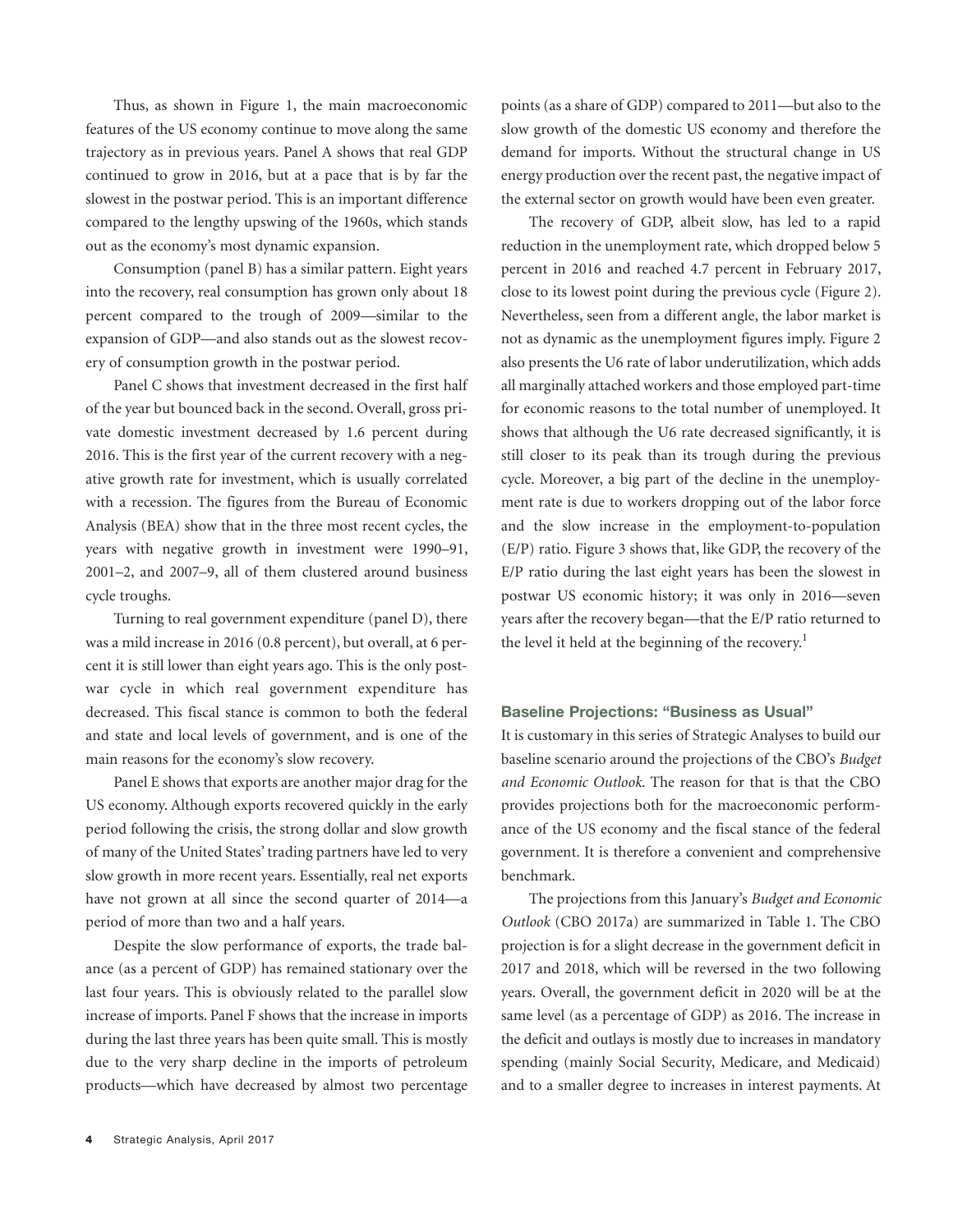

**(B) Personal Consumption Expenditures**

#### **Figure 1 Indices of Real GDP and Its Components in US Recoveries, 1949Q4–2016Q4 (trough=100)**

**(A) GDP**

*Sources:* BEA; National Bureau of Economic Research (NBER); authors' calculations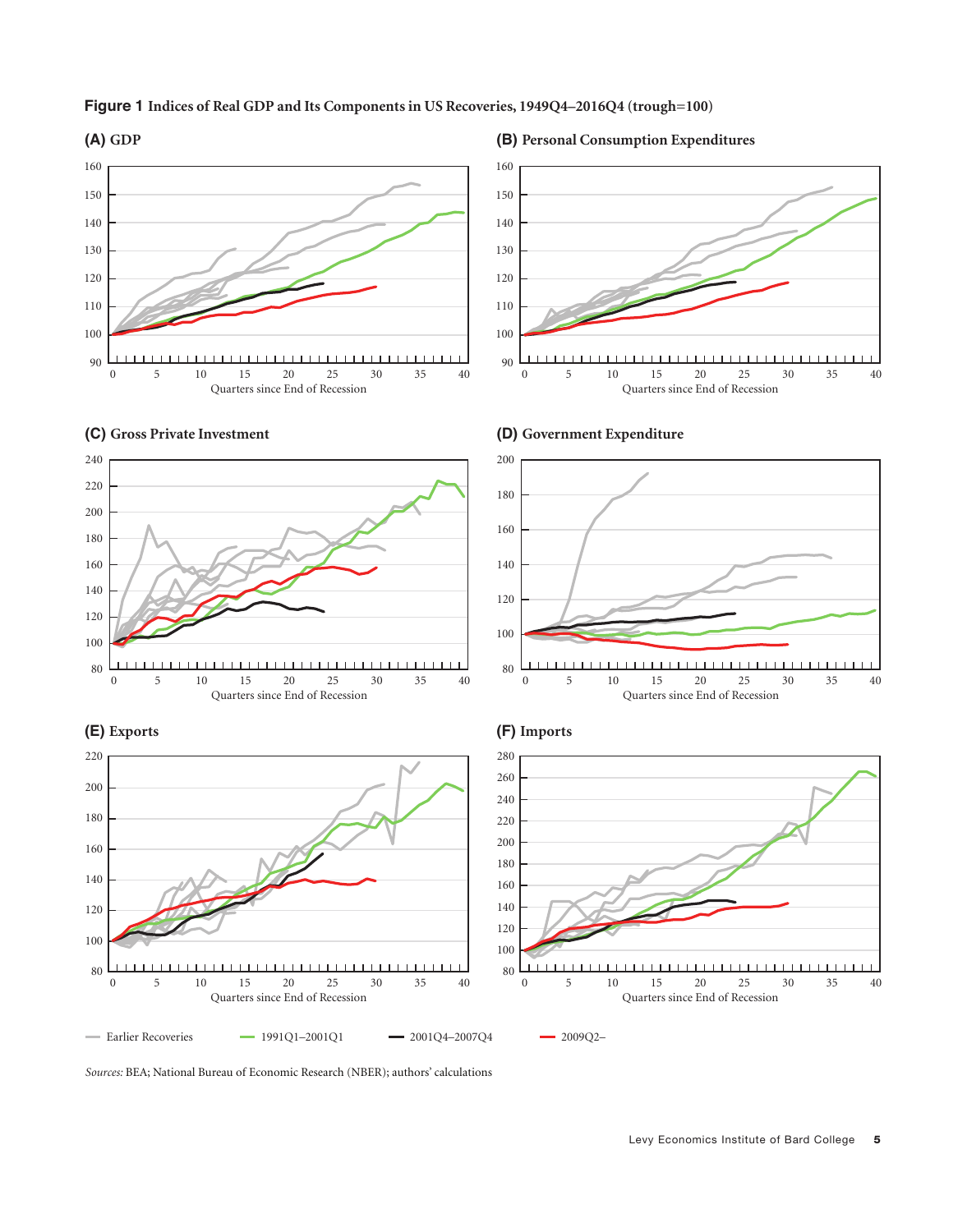**Figure 2 Measures of the Rate of Unemployment, 1994–2017**



*Source:* Bureau of Labor Statistics

#### **Figure 3 Index of E/P Ratio in US Recoveries, 1949Q4–2016Q4 (trough=100)**



*Sources:* BEA; NBER; authors' calculations

the same time, the CBO is projecting a small pickup in the growth rate to 2.3 percent in 2017, which will decline to 2 percent in 2018 and to 1.6 percent the year after. The latter is what the CBO now estimates as the "natural" growth rate of the US economy, in line with commentators who speak of a "new normal" and "secular stagnation."

These projections are interesting because they are considerably lower than the projections of the CBO in previous years. Figure 4 presents the short-term projections of the *Budget and Economic Outlook* in the years after the crisis, published in January of each year. What we see is that except for 2010, the very first year after the crisis, and 2012, the CBO has been overoptimistic about the economic outlook of the US economy, predicting an acceleration in growth each year.

This kind of overoptimism has been common in the projections of major institutions and international organizations in the period after the crisis and is not limited to forecasts for the US economy. For example, the projections of the European Union and the IMF for the eurozone economy and especially the crisis-stricken peripheral countries have been subject to the same problems. This issue was highlighted in last year's *Economic Report of the President* (CEA 2016), with reference to the IMF's "World Real GDP Growth Forecast, 2010–2020."

**Table 1 CBO Baseline Projections, 2016-20 (in percent)**

| Year | Deficit | Outlays <sup>1</sup> | Revenues | <b>Growth Rate</b> |
|------|---------|----------------------|----------|--------------------|
| 2016 | 3.2     | 20.9                 | 17.8     | 1.6                |
| 2017 | 2.9     | 20.7                 | 17.8     | 2.3                |
| 2018 | 2.4     | 20.5                 | 18.1     | 2.0                |
| 2019 | 2.9     | 21.0                 | 18.1     | 1.6                |
| 2020 | 3.2     | 21.3                 | 18.1     | 1.5                |

† Percentage of GDP

*Source:* CBO 2017a

The Levy Institute projections in recent years have been more cautious (Papadimitriou, Hannsgen, and Nikiforos 2013; Papadimitriou et al. 2013, 2014, 2015, 2016). These reports have highlighted the fact that high income inequality, fiscal conservatism, and weak net export demand have made growth and employment creation dependent on debtfinanced expenditure by the private sector. Therefore, we have repeatedly argued that given these structural characteristics and the fiscal consolidation of the federal budget, another round of debt accumulation by American households would have been necessary for the acceleration of growth forecasted by the CBO and others to materialize. This was—and still is not very likely, since the balance sheets of the household sector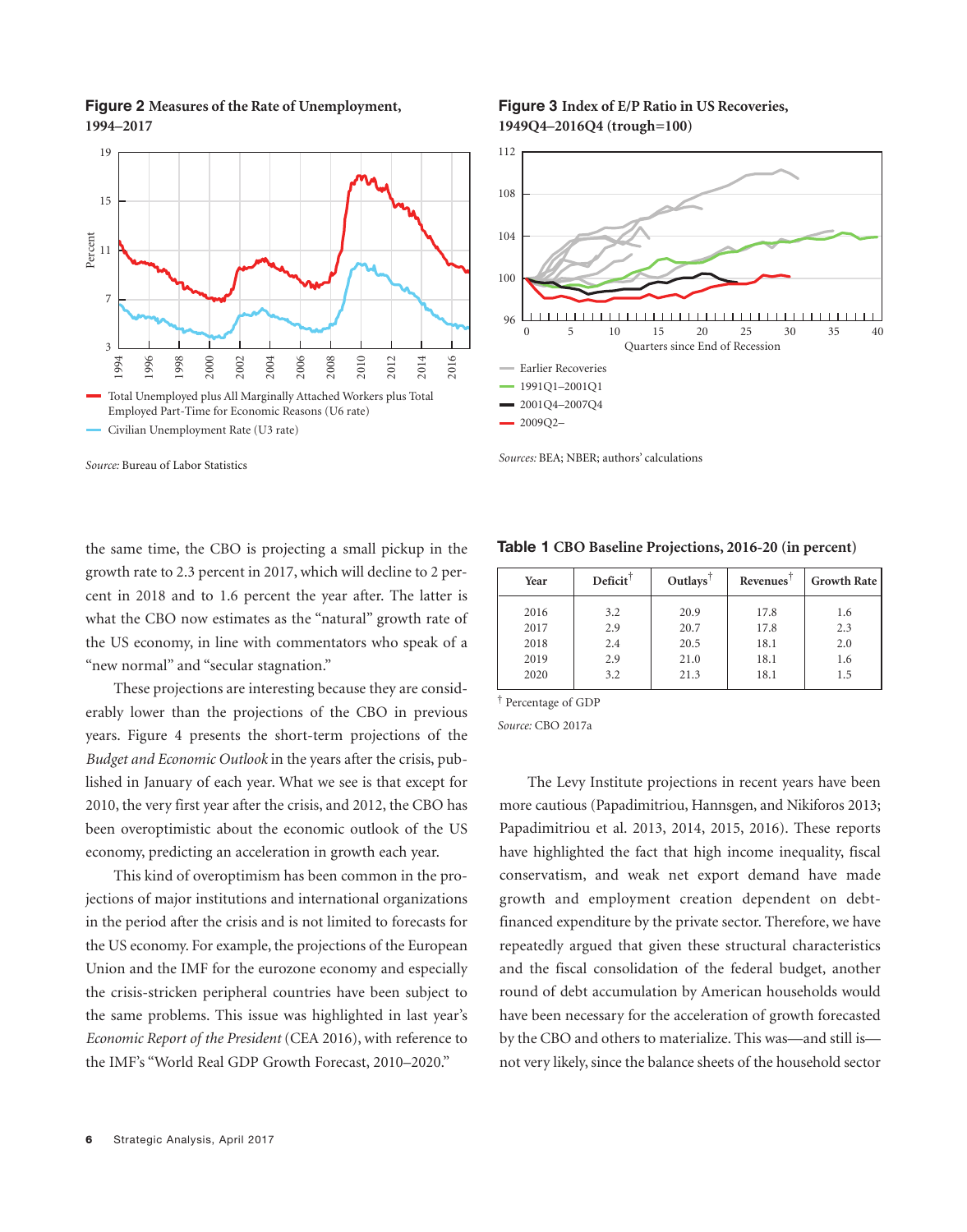have not improved enough to support increased borrowing without generating increased financial fragility. Moreover, even if such a debt-fueled growth acceleration were to happen, it is clear that it is not sustainable, and its resolution would not be a welcome alternative.

Table 1 and Figure 4 show that this year's CBO shortterm projections for GDP growth rates are around the postcrisis average of the US economy—a sort of "business as usual" projection. Our model simulations confirm this.

For these simulations, we make assumptions that are as "neutral" as possible. We assume a small increase in the price level and a constant nominal exchange rate. The growth and inflation rates of US trading partners follow the IMF's October 2016 *World Economic Outlook* (IMF 2016) and its recent January update (IMF 2017). Finally, we assume that equity and real estate market prices will increase mildly—by 2 percent annually—until 2020, and that there will be a gradual and slow increase in the effective federal funds rate, which will reach 2.5 percent by 2020.

The results of our simulations are summarized in Figures 5 and 6. The government deficit, in line with the CBO projections, decreases slightly in the first two years of the projection

period and then inches up again. The small increase in the domestic growth rate in the first years of the projection period, the appreciated dollar, and the rise in income payments abroad (due to the higher interest rate) lead to an increase in the current account deficit, which reaches 4.5 percent in 2020. Finally, the private sector slightly decreases its net lending position in the first two years of the sample to almost zero, where it remains for the rest of the projection period. Essentially, the financial balance of the private sector continues along its post-2013 trajectory.

The continuation of the trajectories of recent years is also clear in Figure 6. The decline in household sector debt (as a percentage of GDP) flattens out and remains practically stable over our projection period. On the other hand, the debt of the nonfinancial corporate sector continues to increase rapidly and converges with the level of household debt by the end of the projection period. Thus, the indebtedness of the private sector as a whole increases.

The main difference between the debt of the two sectors is that the indebtedness of the household sector is one of the main drivers of private expenditure and growth, while the debt of the corporate sector has been gradually decoupled



**Figure 4 Real GDP Growth Rate: Actual and CBO Projections, 2010–18**

**Figure 5 Baseline Scenario: Main Sector Balances, Actual and Projected, 2005–20**



*Sources:* BEA; authors' calculations

*Sources:* CBO; authors' calculations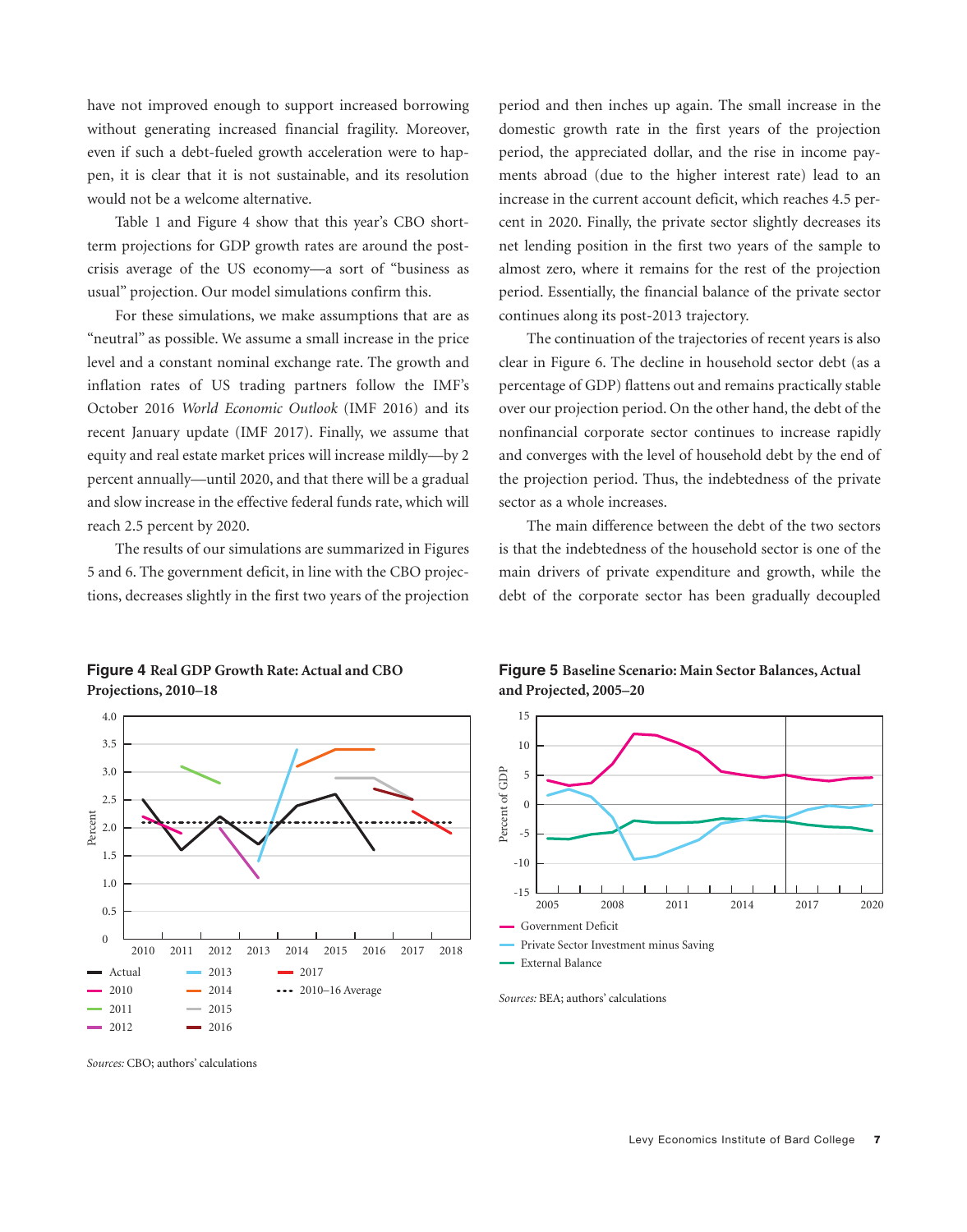

**Figure 6 Baseline Scenario: Ratio of Household Debt to GDP by Sector, Actual and Projected, 2005–20**

*Sources:* BEA; Federal Reserve; authors' calculations

from the behavior of investment and thus growth; as a result, it has very little explanatory power over the behavior of private expenditure. This means that the stability of household debt is one of the main reasons behind the stagnation of income but the contribution of the corporate sector—despite this increase in debt—is minimal.

#### **The Trump Effect**

During his presidential campaign Mr. Trump proposed several economic policies that promised to make the American economy "great again."The most important of these proposed measures include:

- 1. Repeal and replacement of the Affordable Care Act
- 2. Investment of \$1 trillion over 10 years in public infrastructure projects
- 3. Tax cuts for corporations and households
- 4. Reduction of the government deficit
- 5. Aggressive renegotiation of trade agreements and reform of taxation policy to reduce the trade deficit

Even a casual and quick look at these policy proposals reveals some fundamental contradictions. For example, it is impossible to reduce the government deficit and at the same time implement a \$1 trillion infrastructure investment plan and reduce tax rates (unless trade policy is successful in producing a massive reversal in the external balance).

Nevertheless, the markets—which were skeptical before the elections—have reacted exuberantly, with the expectation that when these policy measures are implemented net profitability will rise, either because growth will be boosted by increased expenditures or because the tax rates on profits and earnings will decrease.

 The question then becomes the extent to which this optimism is warranted. Although we are still early into this administration's term, some initial comments and predictions can be made based on the appointments to positions in charge of economic policy, the recent budget proposal, and the outcome of its first legislative efforts—including, of course, the remarkable failure of a Republican majority in the House of Representatives to fulfill its promise to pass legislation to repeal the Affordable Care Act.

As mentioned in the introduction, the US economy has three major structural problems:  $(1)$  high income inequality,  $(2)$ pervasive fiscal conservatism, and (3) weak net export demand. Therefore, any policy measures need to be evaluated in terms of their impact on these three problems. To make the American economy "great again," one needs to address these issues.

To begin with, it is noteworthy that the electoral campaign of Mr. Trump identified all three of these problems. For example, the harsh rhetoric about trade was obviously related to problem number three and at the same time addressed the concerns of that part of the population whose incomes have stagnated in recent decades and who blame—rightly or wrongly—the trade policies implemented over the same period. Similarly, the promises on public infrastructure investment seemed to defy the fiscally hawkish rhetoric of the majority party. The correct identification of these issues was certainly a contributing factor in the electoral success of Mr. Trump.

However, the various campaign proposals were often radically different and contradictory (usually when addressing different audiences). At the same time that he was courting the white working class of the rust belt with the promise of high-paying jobs, he was proposing tax cuts that would mainly benefit corporations and wealthy households, based on a supply-side "trickle-down" argument. This might have been convincing in the early 1980s, but the three and a half decades that followed have disproved it. In another example, the promises to fix American public infrastructure and to cut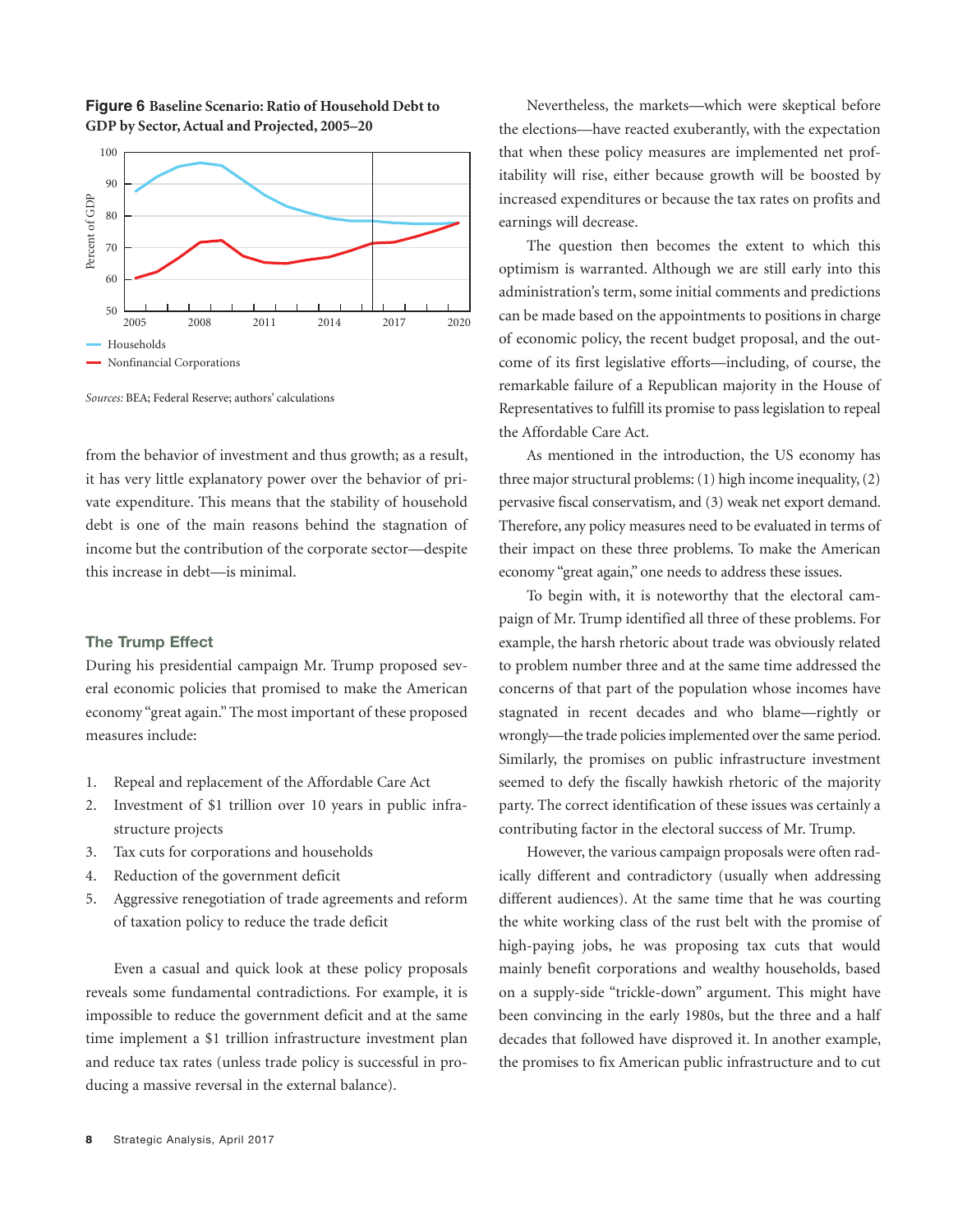taxes have been accompanied by pledging allegiance to fiscal neutrality and balanced budgets.

So, what is the likely outcome? One possible conclusion that can be drawn with relative certainty based on the initial evidence of this new presidency is that fiscal conservatism will be emboldened. Mick Mulvaney, the new director of the Office of Management and Budget, is one of the most fiscally conservative politicians in Washington. The first budget proposal of the new administration (entitled "America First: A Budget Blueprint to Make America Great Again"), which his office prepared, does not foresee any fiscal expansion. Moreover, the recent negotiations in Congress about the new health-care bill show that the fiscally conservative wing of the Republican Party has gained unprecedented leverage. Based on these observations, it is hard to see any possibility of a major fiscal expansion.

Fiscal conservatism, the second of the abovementioned problems, will remain the order of the day. A corollary of this is that whatever policies will be enacted will be designed to have a zero-sum character.

The example of the budget proposal is telling: the increase in defense spending will be matched by decreases in spending in a number of other areas like the environment, labor protection, research and education, foreign aid, and improved transportation facilities. This kind of budget is strangely reminiscent of the famous "guns versus butter" model based on full employment that is studied in elementary economics courses. Looking at the long run, the widespread cuts could have significant negative effects on the growth prospects of the US economy. For example, most economists —even those with a "supply-side" mind-set—would agree that cuts in education and research will have a negative longrun effect on the growth rate. Similarly, climate change is probably the most important problem the world is facing today. The weakening and defunding of the Environmental Protection Agency could have very negative medium- and long-run consequences.

The zero-sum character of the new administration's fiscal decisions has important implications for inequality as well. As the budget proposal shows, the spending priorities of the Trump administration will be financed with cuts to programs that benefit low- and medium-income households.

Income inequality will also be affected in a more direct way if the contemplated tax reform is successfully negotiated. For the moment, there are two Republican plans for tax reform, one proposed by House of Representatives Speaker Paul Ryan, and a second one based on the electoral promises of the new president. According to some recent estimates by the Tax Policy Center (Nunns et al. 2016a, b), over a 10-year horizon 99.6 percent of the tax cuts in the Ryan plan will benefit the wealthiest 1 percent. In the case of the Trump campaign plan this number is 50 percent, with the other 50 percent accruing mostly to the rest of the top decile but also to middle-class households. All in all, it is hard to see how income inequality, the first of the problems identified above, will decrease; if anything, it will remain unsolved or, most likely, worsen.

In this context, it now seems more probable that the promised infrastructure investment plan will be a plan of tax cuts for corporations that engage in infrastructure investment. In many previous Levy Institute reports (e.g., Papadimitriou et. al. 2013) we have argued in favor of the beneficial effects of a large public infrastructure investment plan. Model simulations show that in addition to its direct effect on aggregate demand, such a plan could potentially have beneficial effects on US productivity and competitiveness, thereby reducing the trade deficit. However, such a plan is very different from the proposed reductions in taxation in the Trump plan. The results of a plan like this would be inferior compared to implementation of direct government expenditures not only in terms of growth and employment creation but also with regard to the secondary productivity effects. The reason is that a big portion of the tax cuts will be tied to public works that would materialize in any case. Given the government's desire for fiscal neutrality, such tax cuts will have the aforementioned negative side effects on inequality and thus the performance of the economy. Finally, it is not clear what proportion of the infrastructure spending would be made up of construction projects to increase border security and how these would be financed. However, it does seem clear that if an agreement is reached with Congress on a border wall, it will also be subject to fiscal revenue measures.

For the moment, the only concrete infrastructure-related measure has been the proposed *reduction* of Department of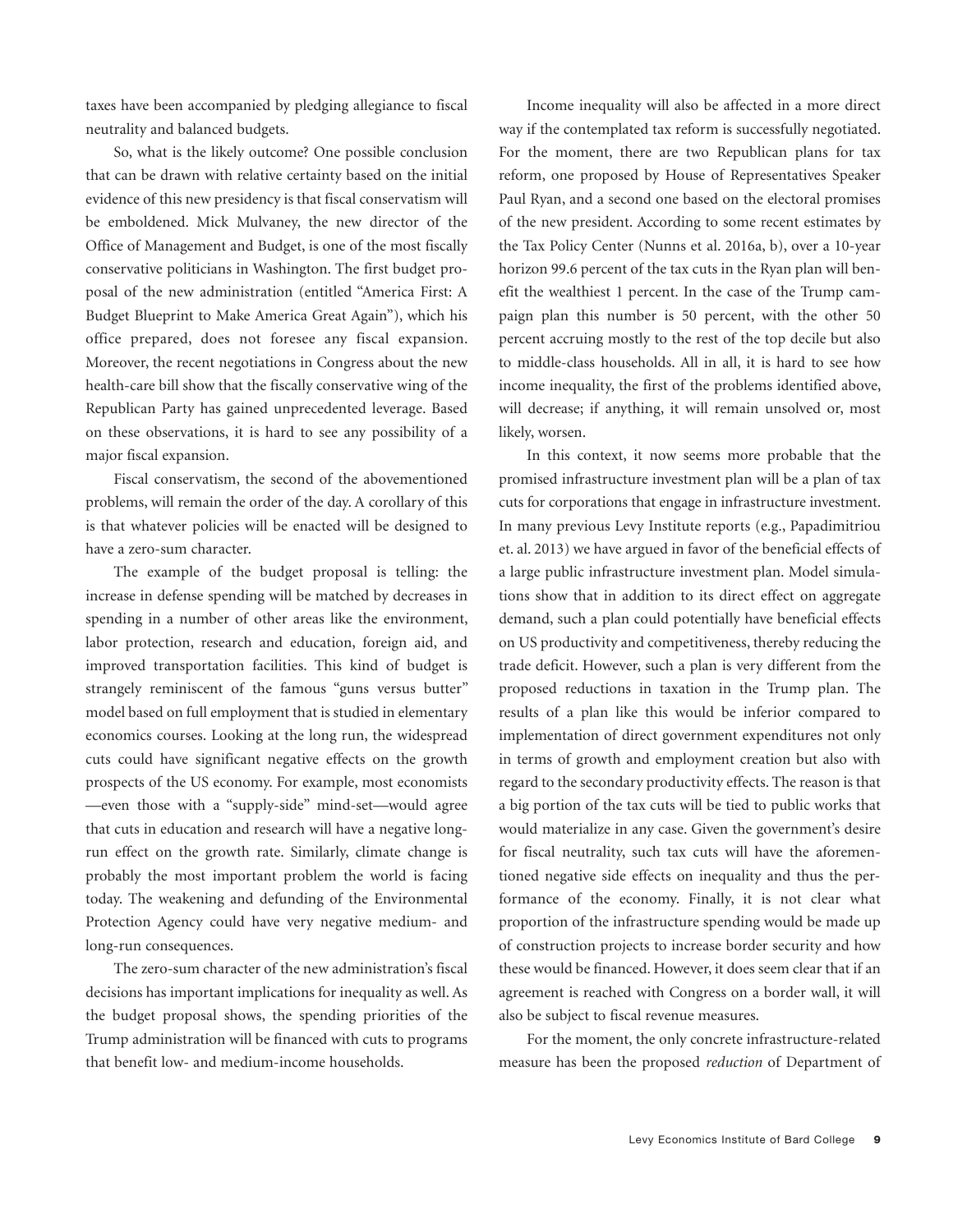Transportation spending by 13 percent (part of the acrossthe-board cuts in the budget proposal). Needless to say, that this will have a negative effect on transport infrastructure spending.

The new administration has also promised an aggressive trade policy to reduce the trade deficit. One proposed method to achieve this objective would be the imposition of tariffs on imports or a "border adjustment tax," which would effectively tax imports and subsidize exports. Assuming that the trading partners of the United States would not retaliate against these measures, they would indeed have a positive impact on net exports and growth.

Several economists and analysts have countered that the improvement in the trade balance would lead to an automatic dollar appreciation, which would eventually offset the higher import charges and any improvement in the trade balance.<sup>2</sup> However, there is no guarantee that exchange rates would respond in this way. In the face of a hypothetical improvement in the trade balance, the dollar might—or might not—appreciate, and would largely depend on the impact on capital flows.

Nevertheless, there are two problems with the proposed measures. The first is that it is very unlikely that the United States' trading partners would not react to such aggressive policy measures. Therefore, it is possible that such measures could initiate a trade war, with uncertain consequences. Second, the analysis of these measures is based on an old-fashioned "Ricardian" view of trade, whereby each country is supposed to produce one or more finished goods that are then exported and consumed in another. However, nowadays, trade among countries consists to a large extent of trade along integrated international value chains. A good that is produced in one country is then exported to another, where it is used as an intermediate input for another good,which is then exported to a third country (or back to the first country), and so on. In this case, the imposition of tariffs or border adjustment taxes has uncertain effects because they affect the costs of the domestic firms that use imported goods in their production. For example, a very significant portion of US imports from Mexico and China is made up of this kind of intermediate or capital goods, and the imposition of an import tariff would hurt the US companies that use these imported goods.

This is not to suggest that government has no role to play in trade policy and the economic development of an economy

—quite the contrary. However, its interventions are much more complicated and have a more long-run character than what the new president seems to expect. A simple mechanistic view that maintains that trade deficits could be eliminated through a tariff or border tax is certain to be confounded by the results.

Finally, a remaining issue with the new administration's proposed measures is that they are unlikely to accommodate the conflicting interests of the two principal factions within the Republican majority. The case of the health-care bill that aspired to replace the Affordable Care Act is telling. It was criticized, on the one hand, by the conservative wing of the Republican Party as not being strict enough and, on the other, by the party's more centrist wing because it would have led to the loss of insurance by millions of people. <sup>3</sup> One can imagine similar deadlocks over most of the administration's proposed measures. For that reason, the expectations of a quick change in economic policy will most probably be met with disappointment.

In conclusion, it is unlikely that the economic policy of the new administration will have a positive effect on growth, either because the intended measures will not resolve any of the main structural problems facing the US economy or because they will fall victim to the political deadlock in Washington. In any case, such failure can have grave consequences in an environment where all hope is based on "animal spirits." The spirits will ultimately face the reality. What will happen then?

#### **The Asset Markets**

Asset price inflation has been a central aspect of the debt-led growth process of the American economy over the last three decades. The increase in the indebtedness of the private sector in the 1990s and 2000s became possible for such a sustained period because of the behavior of equity and real estate prices over that period.

In the aftermath of the 2007–9 crisis most economists and practitioners admitted that this increase in asset prices was not based on any sort of fundamentals and could therefore be characterized as a bubble. In a fast-forward Minskyan process, the memories of that time and the (ex post at least) recognition of the bubbles have quickly faded.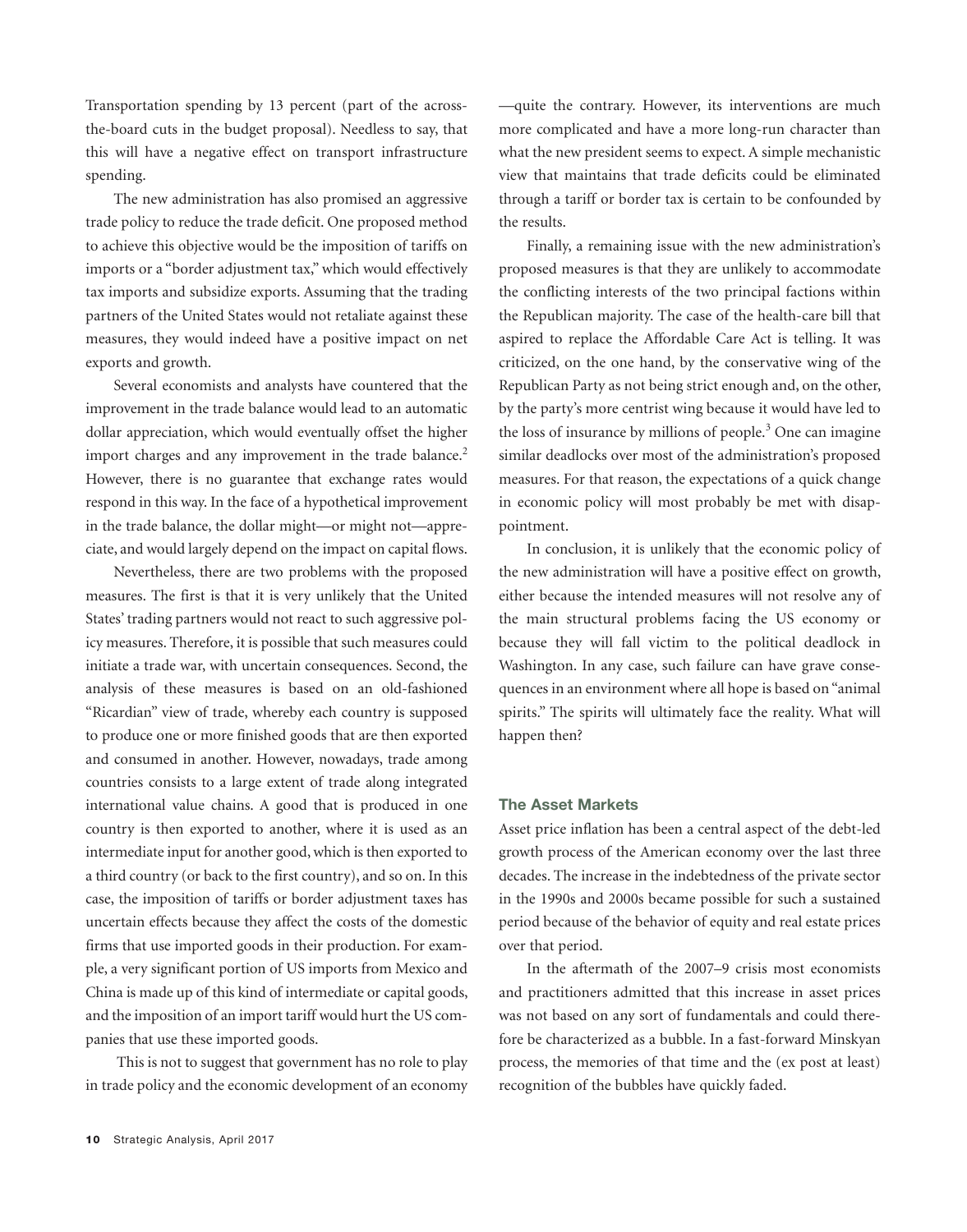

**Figure 7 Ratio of Market Capitalization to GDI and Net Operating Surplus, 1971–2017 (1971=100)**

*Note:* The index is calculated as the ratio of the end-of-period Wilshire 5000 Total Market Index to GDI and net operating surplus, respectively.

*Sources:* BEA; Wilshire Associates; authors' calculations

As of March 24, the S&P 500 Index stood at 2,343 points. This is 350 percent higher than its trough in March 2009. Over the same seven-year period, consumer prices and the GDP deflator increased by a mere 13 percent. This is a worrisome observation.As Hyman Minsky observed in his "two-price" theory, it is output prices that generate the income to support asset prices; the liabilities incurred to buy financial assets need to be serviced with earnings from the sales of goods and services.

Another way to evaluate the situation is with the examination of the ratio of market capitalization to gross domestic

**Figure 8 Shiller Cyclically Adjusted Price–Earnings Ratio P/E 10, 1881–2017** 



*Source:* econ.yale.edu/~shiller/data.htm

income (GDI). The blue line in Figure 7 presents an index of this ratio. One can easily see the peaks in 2000 and 2007. More interestingly, the ratio is now (as of 2016Q4) at higher levels compared to both of these previous peaks.

A common counterargument is that because of the redistribution of income toward profits, the cash flows available for stock purchases are now bigger, and therefore the higher capitalization-to-GDI ratio is something to be expected. To assess this argument, we calculated the ratio of market capitalization to net operating surplus, a proxy for the profit share in income. The red line in Figure 7 presents an index of this ratio. Not surprisingly, the two indices have diverged in recent decades, due to the increasing share of profits in overall income; the valuation–profits index is lower than that measuring the ratio of valuation to income. However, even with the operating surplus in the denominator we can observe that the level of the ratio is now higher compared to its peaks in 2000 and 2007.

Finally, another common measure of the valuation of the market is the Shiller P/E ratio for the S&P 500 Index, which normalizes the prices of S&P 500 stocks with a cyclically adjusted measure of earnings. We present the index in Figure 8. The Shiller index has increased during the last year, especially in the last months of 2016 and the first months of 2017, and is now close to 30. The only periods in the past when the index was higher were July–September 1929 and the late 1990s. Both periods resulted, as we know, in sharp declines in the market.

In addition to the stock market, real estate prices have also recovered rapidly from their trough in 2012. Figure 9 presents the S&P/Case-Shiller US National Home Price Index. It shows that in 2016 real estate prices in the United States reached—and slightly passed—their precrisis peak. As of January 2017, the index stood at 185.51 points, slightly higher than its precrisis high of 184.62 points in July 2006.

The latest push in the long bull market began immediately after the November elections. The anticipation of fiscal stimulus and the tax reform and other measures promised by Mr. Trump during his campaign led to a period of euphoria and a further increase in the stock market of 12 percent in only four months (this is roughly equivalent to the increase in output prices over the previous seven years). The new president recently boasted that the stock market had gained \$3.2 trillion since his election.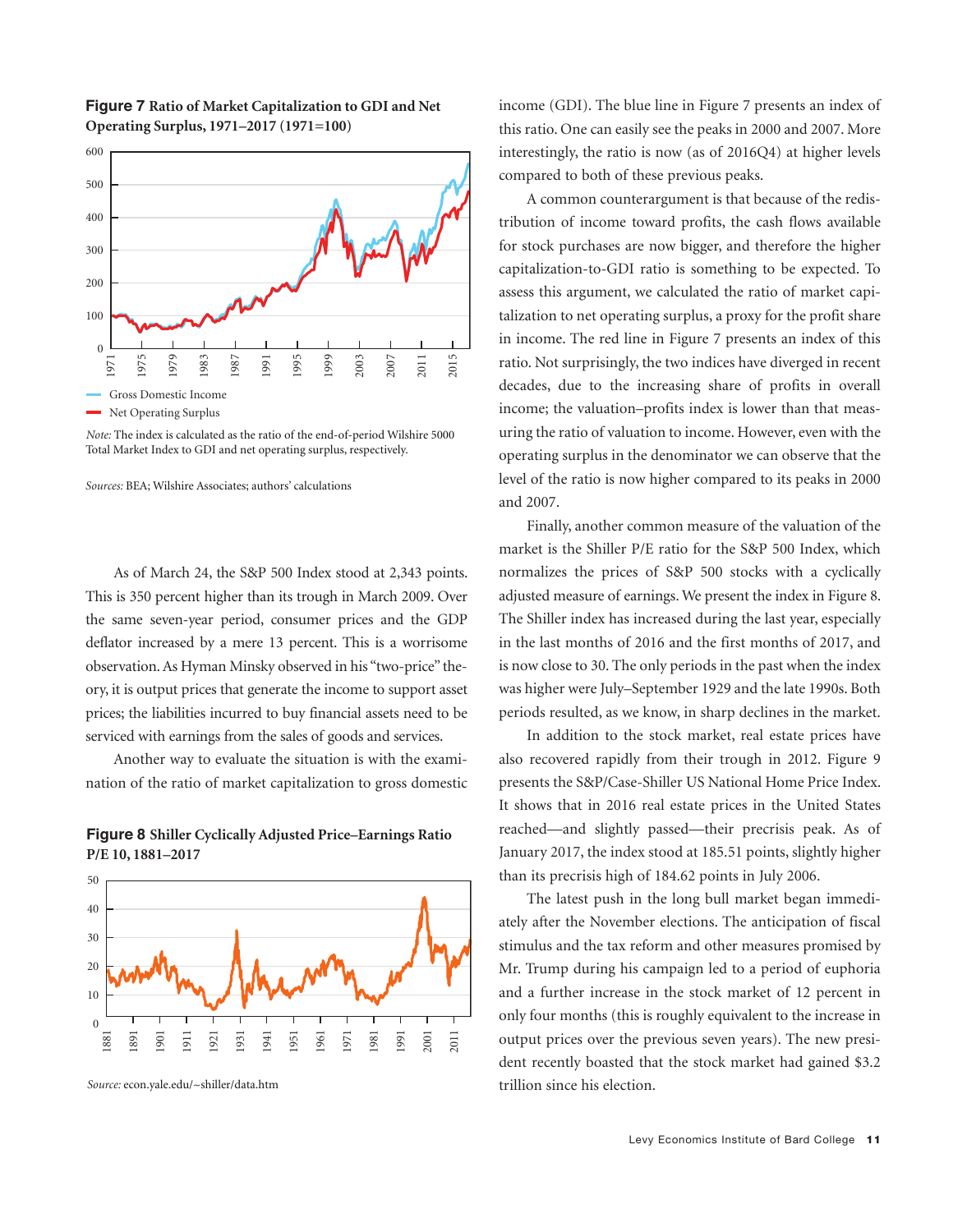

**Figure 9 S&P/Case-Shiller US National Home Price Index, 1975–2017 (2000=100)**

*Source:* S&P Dow Jones Indices LLC

**Figure 10 Real GDP Growth Rate, Actual and Projected, 2014–20**



*Sources:* BEA; authors' calculations

However, as we explained in the previous section, this euphoria is unwarranted, the proposed measures will not have the anticipated results even in the unlikely event they are passed into law. When the euphoria and the optimism fade away, the effects not only for the stock market but also for the "real" economy are likely to be severely negative.

To evaluate the effects of such a market correction we simulate a scenario where it is assumed that the stock market falls in the second half of 2017 and the first half of 2018, then stabilizes for the rest of the projection period. More precisely, the S&P 500 Index falls to around 1600 by the second quarter of 2018 (still above its precrisis levels in 2000 and 2007).

Moreover, the fall in the stock market induces a second round of deleveraging lasting from the end of 2017 to the end of the projection period. The deleveraging is relatively mild, and the debt-to-income ratios of the household and nonfinancial corporate sectors fall to their early-2000s levels by 2020 (an already high level by historical standards).

The results of our simulations are presented in Figures 10 and 11. Figure 10 shows that the fall in the stock market and the deleveraging of the private sector result in the growth rate dropping to zero in 2018, -1.8 percent in 2019, and -2.4 percent in 2020. In Figure 11 we can see the effort of the private sector to deleverage and the resulting increase in its financial balance. On the other hand, the drop in the growth rate leads to a better current account balance compared to the baseline

and an increase in the government deficit, which reaches 8.3 percent in 2020. Essentially, under the assumptions of scenario 1 we have a repeat of the recent crisis of 2007–9.

#### **Concluding Remarks**

Secular stagnation, with slow GDP growth and even slower productivity growth that allowed employment to increase, continued to characterize the US economy during 2016. In past Strategic Analyses and in the present report we have explained that the US economy faces three fundamental and structural problems that led to this situation: (1) high income inequality, (2) fiscal conservatism, and (3) weak net export demand. As long as these problems persist, acceleration in growth to the new administration's promised 4 percent per annum would require yet another, extremely large round of increasing indebtedness on behalf of households, which would simply repeat the experience of the recent past and result in an unavoidable collapse. Thus, unless these issues are addressed—and absent another round of household debt accumulation—it is hard to see how the economy will escape its current stagnant state in a sustainable manner.

The financial markets seem to think differently. The election of Donald Trump as president of the United States created the anticipation of an increase in profitability due to the acceleration of growth and lower taxes (both the result of the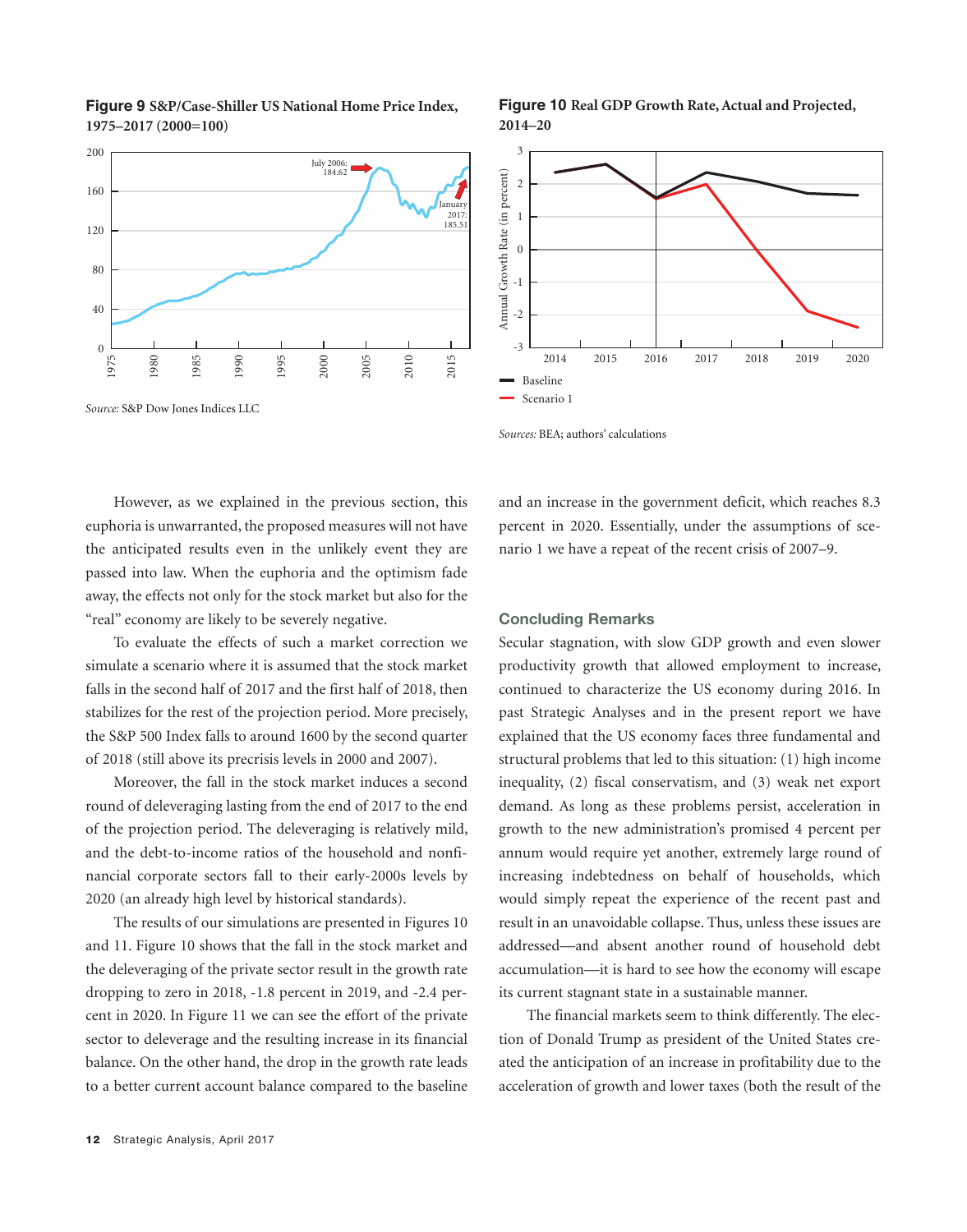

**Figure 11 Scenario 1: Main Sector Balances, Actual and Projected, 2005−20**

*Sources:* BEA; authors' calculations

promised policy actions of the new administration). Thus, the period after the November elections was marked by an exceptionally fast four-month climb in equity prices to levels that were already close to historical high valuation levels when it began.

Is this "Trump effect" optimism warranted? Is this time different? The results of this Strategic Analysis are that the policy proposals of the new administration are unlikely to solve any of the three aforementioned fundamental problems. If anything, the situation will worsen, especially with regard to income inequality. Therefore, as in previous years, absent an economic downturn the baseline forecast is one of slow growth in line with the postcrisis trend.

This time is also *not* different with respect to the financial markets. Depending on the specific measure chosen, the valuation of the markets compared to the value of output or earnings is either at its highest level in recorded history or at levels similar to the fall of 1929 or the late 1990s. The situation is made even worse by the baseless optimism of the postelection period. A sharp "correction" in the financial markets combined with another round of private sector deleveraging could destabilize the fragile recovery and lead to another crisis.

The hike in interest rates by the Federal Reserve could also trigger a reversal. Although the direct effects of higher interest rates on aggregate demand and saving may not be significant, some indirect channels might prove more impor-

tant. For example, it remains to be seen to what extent the financial markets will continue their exuberant course as monetary policy tightens and the Fed deleverages its balance sheet. Additionally, in many of the US trading partner countries—especially in emerging markets—the private sector has accumulated vast amounts of debt, which was made possible by the easy monetary policy of the Federal Reserve. The rise in the cost of borrowing is likely to have very severe results, which will ultimately affect the demand for US exports.

Moreover, the current recovery is already the thirdlongest in the postwar history of the United States, and will very soon be the second-longest. Therefore, even from a statistical point of view, it is becoming more and more likely that the forces of the business cycle—whatever they may be—will cause a reversal.

Finally, it is worth mentioning that the above factors are interrelated. For example, a slowdown in the economy—for whatever reason—would have an impact on the earnings of firms and raise the valuation to output and earnings ratios (e.g., the P/E ratio), making a stock market dip more inevitable, which in turn would have a further negative impact on macroeconomic performance.

*We would like to thank Jan Kregel for extensive discussions as well as comments and suggestions that he made on previous versions of this paper. Any remaining errors or omissions are, of course, our responsibility.*

#### **Notes**

- 1. See Dantas and Wray (2017) for a comprehensive examination of the state of the labor market.
- 2. No lesser authorities than Paul Krugman and Martin Feldstein have recently made this claim. Krugman (2017) writes that "we should expect the dollar to rise by enough to wipe out any competitive advantage," while, according to Feldstein (2017), the border adjustment tax will *automatically* result in an increase in the international value of the dollar and offset the rise in import prices.
- 3. According to an estimate by the CBO (2017b), the number of people without health insurance would have increased by 24 million within 10 years had the bill passed.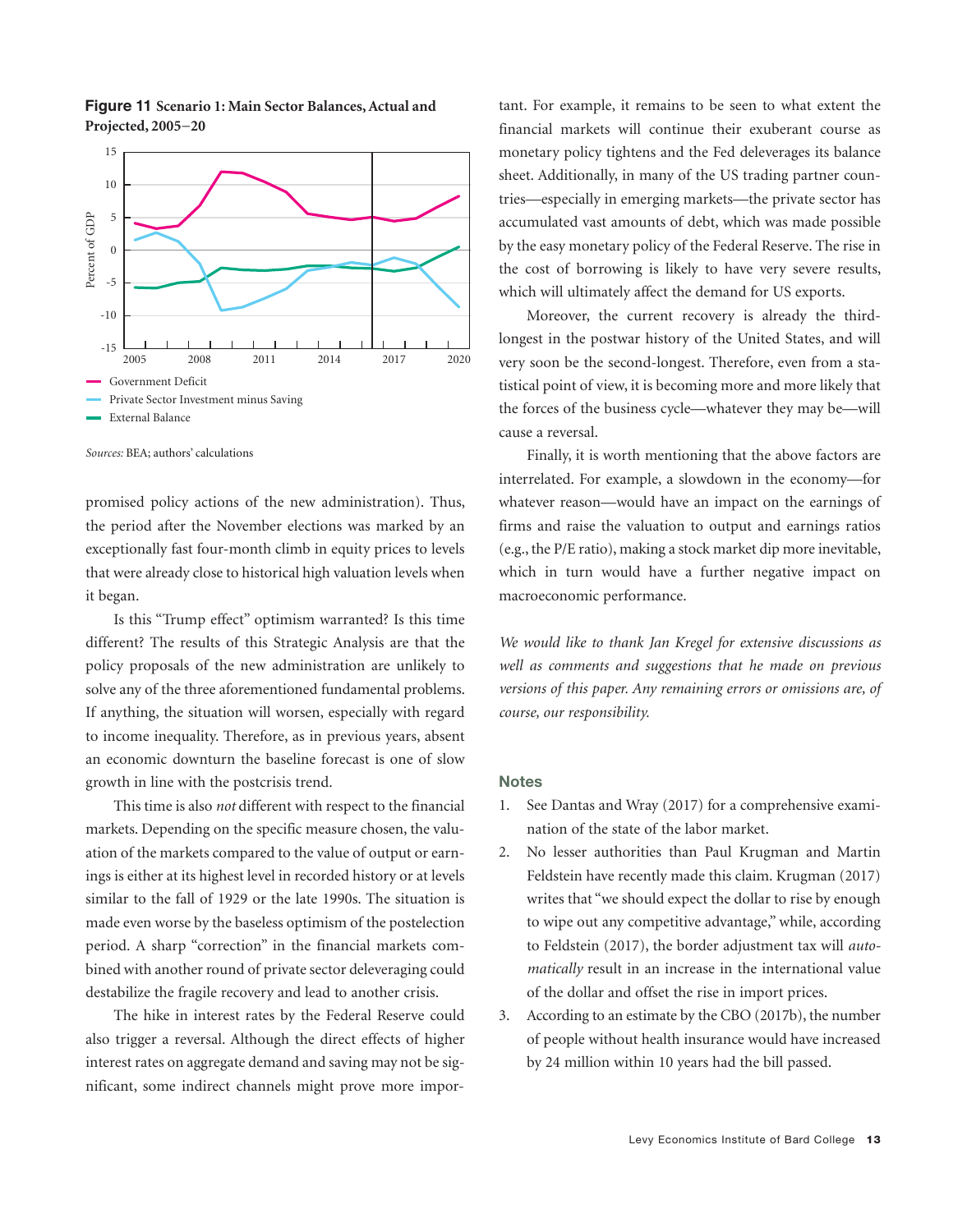#### **References**

- CBO (Congressional Budget Office). 2017a. *The Budget and Economic Outlook: 2017 to 2027*. Washington, D.C.: CBO. January.
	- ———. 2017b. *How Repealing Portions of the Affordable Care Act Would Affect Health Insurance Coverage and Premiums*. Washington, D.C.: CBO. January.
- CEA (Council of Economic Advisers). 2016. *Economic Report of the President*. Washington, D.C.: CEA. February.
- Dantas, F., and L. R. Wray. 2017. *Full Employment: Are We There Yet?* Public Policy Brief No. 142. Annandale-on-Hudson, N.Y.: Levy Economics Institute of Bard College. February.
- Feldstein, M. 2017. "The House GOP's Good Tax Trade-Off." *The Wall Street Journal*, January 5.
- IMF (International Monetary Fund). 2016. *World Economic Outlook: Subdued Demand—Symptoms and Remedies*. Washington, D.C.: IMF. October.
	- ———. 2017. *World Economic Outlook Update: A Shifting Global Economic Landscape*. Washington, D.C.: IMF. January.
- Krugman, P. 2017. "Border Tax Two-Step (Wonkish)." *The New York Times*, January 27.
- Nunns, J. R., L. E. Burman, J. Rohaly, and J. Rosenberg. 2016a. *An Analysis of Donald Trump's Revised Tax Plan*. Research Report. Washington, D.C.: Tax Policy Center. October 18.
- Nunns, J. R., L. E. Burman, J. Rohaly, J. Rosenberg, and B. R. Page. 2016b. *An Analysis of the House GOP Tax Plan*. Research Report. Washington, D.C.: Tax Policy Center. September 16.
- Papadimitriou, D. B., G. Hannsgen, and M. Nikiforos. 2013. *Is the Link between Output and Jobs Broken?* Strategic Analysis. Annandale-on-Hudson, N.Y.: Levy Economics Institute of Bard College. March.
- Papadimitriou, D. B., G. Hannsgen, M. Nikiforos, and G. Zezza. 2013. *Rescuing the Recovery: Prospects and Policies for the United States.* Strategic Analysis. Annandale-on-Hudson, N.Y.: Levy Economics Institute of Bard College. October.
- Papadimitriou, D. B., G. Hannsgen, M. Nikiforos, and G. Zezza. 2015. *Fiscal Austerity, Dollar Appreciation, and Maldistribution Will Derail the US Economy*. Strategic Analysis. Annandale-on-Hudson, N.Y.: Levy Economics Institute of Bard College. May.
- Papadimitriou, D. B., M. Nikiforos, and G. Zezza. 2016. *Destabilizing an Unstable Economy*. Strategic Analysis. Annandale-on-Hudson, N.Y.: Levy Economics Institute of Bard College. March.
- Papadimitriou, D. B., M. Nikiforos, G. Zezza, and G. Hannsgen. 2014. *Is Rising Inequality a Hindrance to the US Economic Recovery?* Strategic Analysis. Annandaleon-Hudson, N.Y.: Levy Economics Institute of Bard College. April.